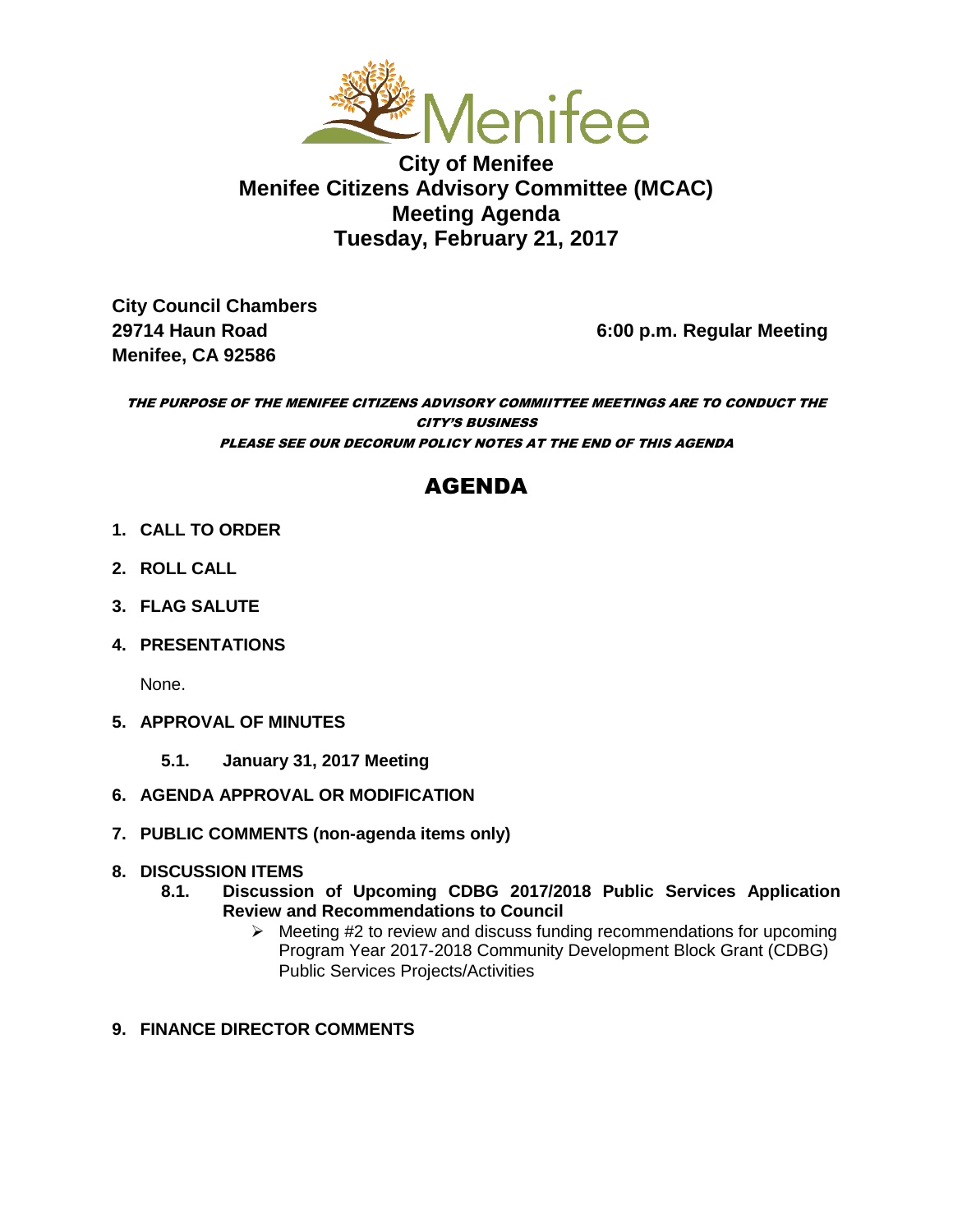## **10. COMMITTEE MEMBER REPORTS ON COMMITTEE ACTIVITIES**

#### **11. FUTURE AGENDA REQUESTS FROM COMMITTEE MEMBERS:**

**Items Scheduled for Future Agendas:**

#### **12. ADJOURNMENT**

#### *Decorum Policy Notes*

#### *Please use a speaker request form when you wish to address the Committee*

*The Committee anticipates and encourages public participation at its Committee meeting, both on agenda items and during the public comments period. Please use respect by not having your cell phones on, refrain from talking in the audience or outbursts that may be disruptive. While we encourage participation, we ask there be a mutual respect for the proceedings.*

#### *Staff Reports*

*Materials related to an item on this Agenda, including those submitted to the Committee after distribution of the agenda packet, and are available for public inspection by contacting Jen Allen, Deputy City Clerk, at (951) 672-6777 during normal business hours.* 

#### *Compliance with the Americans with Disabilities Act*

*If you need special assistance to participate in this meeting, you should contact Jennifer Allen, Deputy City Clerk, at (951) 672-6777. Notification 72 hours prior to the meeting will enable the City to make reasonable arrangements to assure accessibility to this meeting.*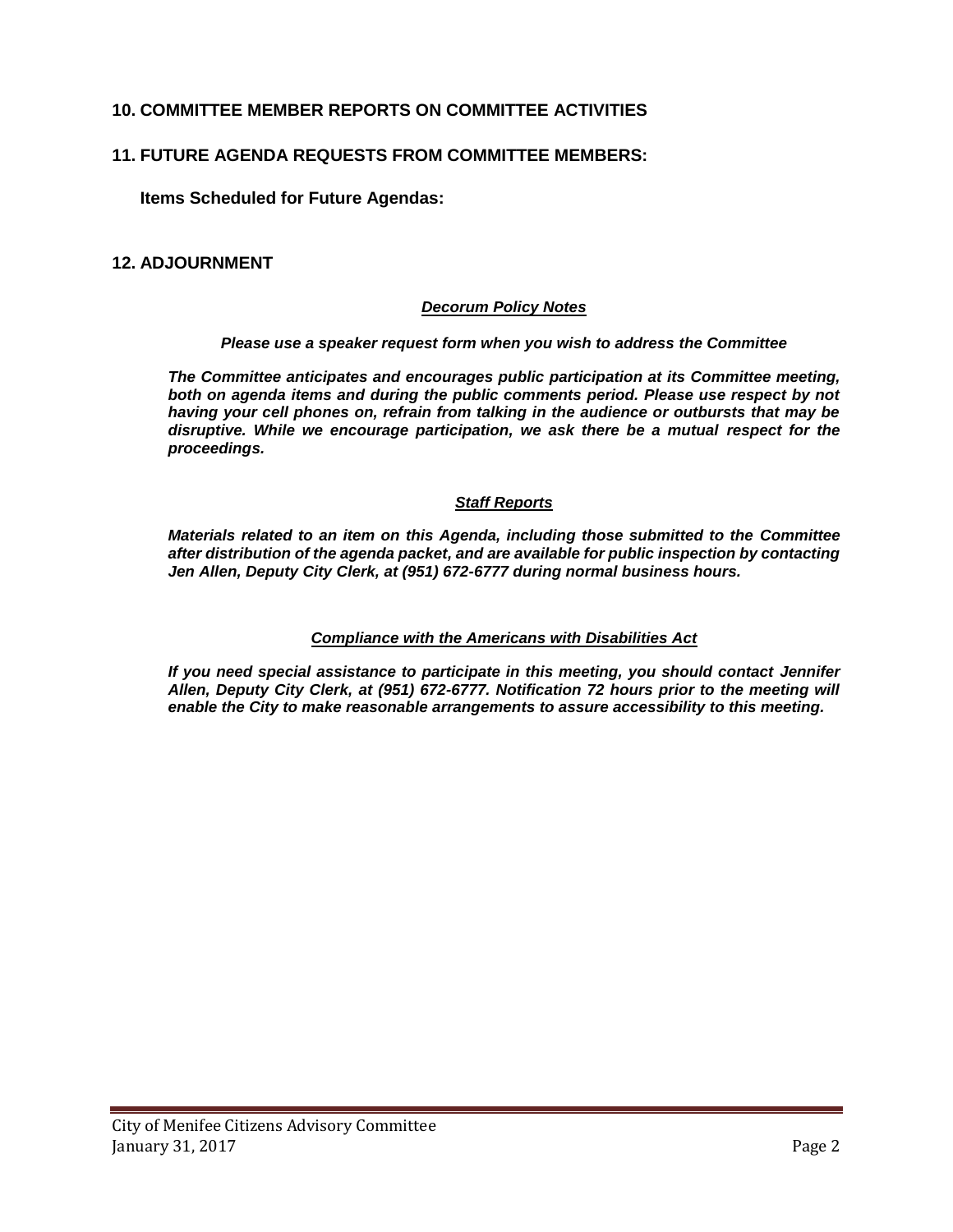## **City of Menifee Menifee Citizens Advisory Committee (MCAC) Regular Meeting Minutes February 2, 2017**

## **1. CALL TO ORDER**

Committee Chair Gloria Sanchez called the meeting to order at 3:00 PM.

## **2. ROLL CALL**

Present were: Committee Chair Gloria Sanchez, Committee Vice-Chair Marty Rosen, Committee member Altie Holcomb, Committee member Randy Madrid, Committee member Robert Karwin, Committee member Ken Woytek, Committee member Elgin Datcher, and Senior Administrative Analyst Allen Yun and Finance Director Bruce Foltz.

Absent were: Committee member Tabitha Tusant.

## **3. FLAG SALUTE**

## **4. PRESENTATIONS**

None.

## **5. APPROVAL OF MINUTES**

## **December 12, 2016**

Motion to approve minutes of December 12, 2016 was made by Committee Vice-Chair Rosen.

Motion was seconded by Committee member Karwin.

Motion was unanimously approved.

## **6. AGENDA APPROVAL OR MODIFICATION**

As posted.

## **7. PUBLIC COMMENTS (non-agenda items only)**

None.

## **8. DISCUSSION ITEMS**

## **8.1. Discussion of Upcoming CDBG 2017/2018 Public Services Application Review and Recommendations to Council**

 $\triangleright$  Meeting #1 to review and discuss funding recommendations for upcoming Program Year 2017-2018 Community Development Block Grant (CDBG)

Senior Administrative Analyst, Allen Yun, provided a brief presentation on the CDBG process and components with respect to the City of Menifee. Mr. Yun presented the committee with 13 public service applications for the committee to review and evaluate during the next meeting. It was brought to the committee's attention that application #11 and #13 did not meet the full qualifications of the application process.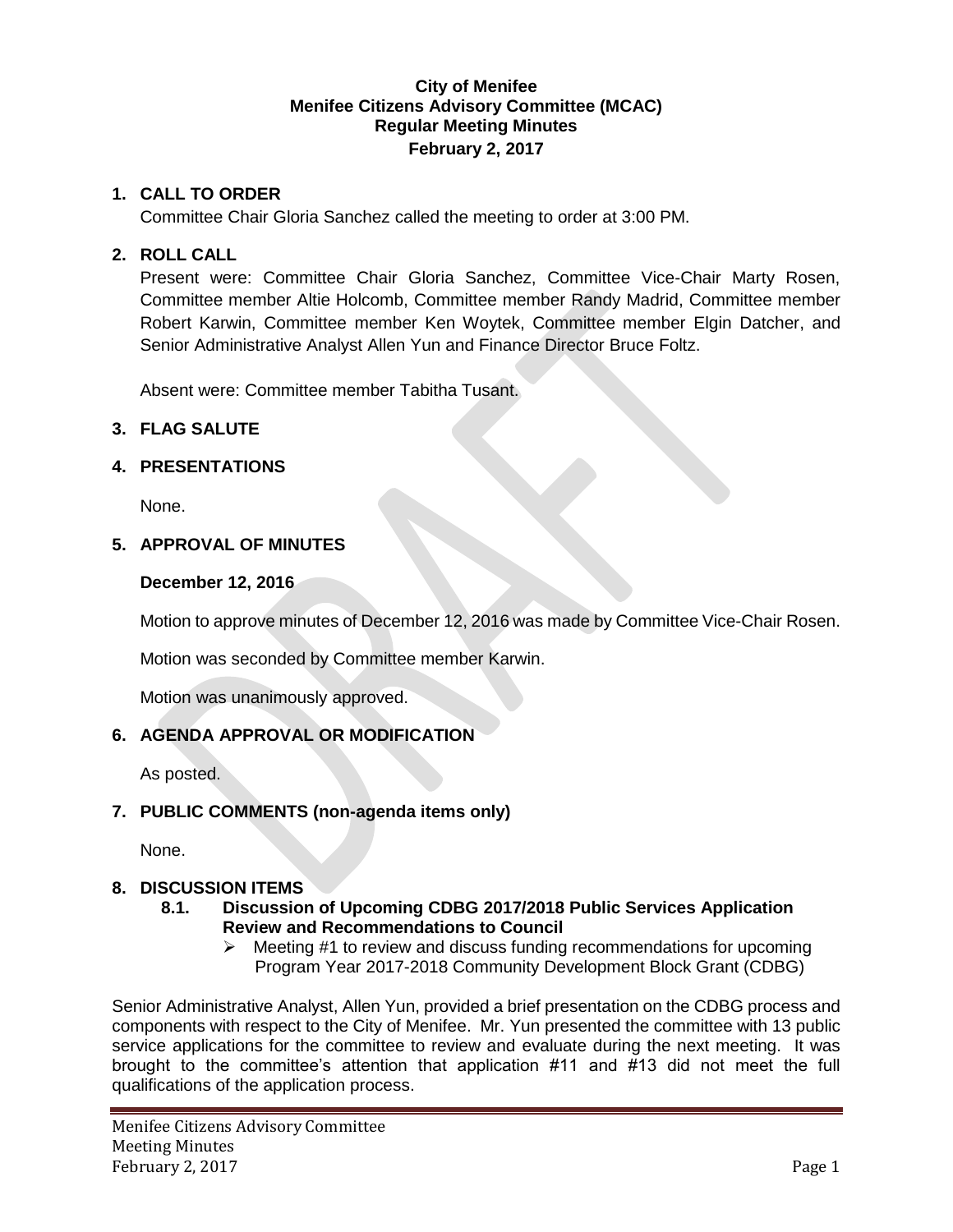Vice-Chair Marty Rosen, made a motion to disqualify application #11, Valley Wide Park and Recreation District because they failed to attend the mandatory workshop on December 9, 2016.

Motion was seconded by Randy Madrid.

Motion passed by the following votes: (Approved 7 yes, 0 no, 1 absent.) Ayes: Sanchez, Rosen, Holcomb, Madrid, Karwin, Woytek, Datcher Nyes: None Absent: Tusant

Committee Member Altie Holcomb, made a motion to disqualify application #13, City of Menifee Community Services Department for failure to submit their application by the mandatory due date and time of January 9, 2017 at 12:00 Noon.

Motion seconded by Madrid

Motion passed by the following votes: (approved 6 yes, 1 no, 1 absent).

Ayes: Sanchez, Rosen, Holcomb, Madrid, Karwin, Datcher Nyes: Woytek Absent: Tusant

Committee began preliminary discussion of the 2017-2018 public service applications. Final discussion and funding recommendations to be concluded at the MCAC #2 meeting: February 21, 2017 @ 6 PM.

#### **9. DIRECTOR COMMENTS**

Finance Director Foltz announced that the City had made an offer to hire a replacement for the vacant position of the CDBG coordinator.

#### **10. COMMITTEE MEMBER REPORTS ON COMMITTEE ACTIVITIES** None.

#### **11. FUTURE AGENDA REQUESTS FROM COMMITTEE MEMBERS:**

#### **Items Scheduled for Future Agendas:**

#### **ADJOURNMENT**

Committee Chair Sanchez adjourned the meeting at 4:00 pm.

\_\_\_\_\_\_\_\_\_\_\_\_\_\_\_\_\_\_\_\_\_\_\_\_\_\_\_\_\_\_\_\_\_\_\_\_\_\_\_\_\_\_\_\_\_\_\_

Allen Yun, Senior Administrative Analyst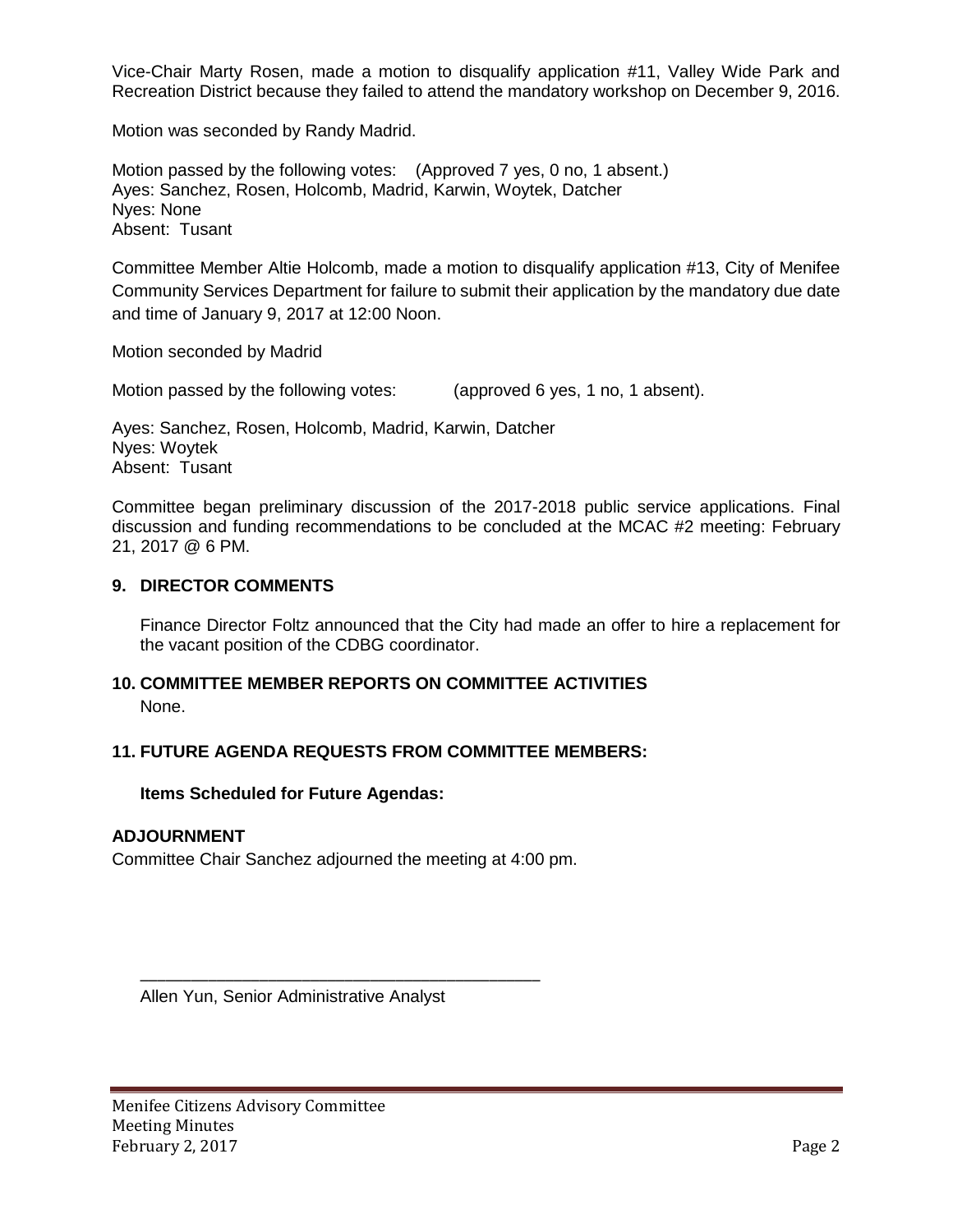# **CITY OF MENIFEE**

## **-----------------------------------------------------------------------------------------------------------** COMMUNITY DEVELOPEMENT BLOCK GRANT (CDBG) PROGRAM YEAR 2017/18 PUBLIC SERVICES FUNDING RECOMMENDATIONS

| <b>MEETING DATE:</b> | February 21, 2017                          |
|----------------------|--------------------------------------------|
| TO:                  | Mayor and City Council                     |
| PREPARED BY:         | Edna I. Lebrón, Sr. Administrative Analyst |
| <b>REVIEWED BY:</b>  | <b>Bruce Foltz, Finance Director</b>       |

**-----------------------------------------------------------------------------------------------------------**

#### **RECOMMENDED ACTION**

That the MCAC finalize review and discussion of funding recommendations for City Council's consideration with respect of the City of Menifee Community Development Block Grant (CDBG) Program Year 2017/18 Public Services programs/activities.

#### **DISCUSSION**

The City of Menifee elected to become a Community Development Block Grant (CDBG) entitlement jurisdiction beginning July 1, 2012. This entitlement status enables the City to receive funds directly from the Federal Department of Housing and Urban Development (HUD) for distribution and expenditures within the City, and allows the City Council to have greater control of the use of the funds and ensure greater accountability to Menifee residents. Program Year 2017/18 will be the sixth year the City of Menifee participates within the CDBG Program as an entitlement community.

As a recipient of annual CDBG grant funds, the City assists with the enhancement and support of low to moderate income populations within the City of Menifee through delivery of various programs and activities.

There are three main components to Menifee's CDBG program: Public Service, Planning & Administration, and Projects & Programs. The amount of funding allocated to each component is established by federal regulations. While final allocations amounts for each CDBG participant have not yet been finalized at the federal level, HUD has recommended using prior years' historical allocations as a budget reference when preparing for the 2017/18 Program Year. Menifee's 2016/17 CDBG allocation was \$482,471, and was distributed as follows:

| Public Services: (15% or grant)                   | \$72,370  |
|---------------------------------------------------|-----------|
| Planning/Administration: (20% of grant)           | \$96,494  |
| Senior Minor Home Repair Program:                 | \$120,000 |
| Community Facilities and Infrastructure Projects: | \$193,607 |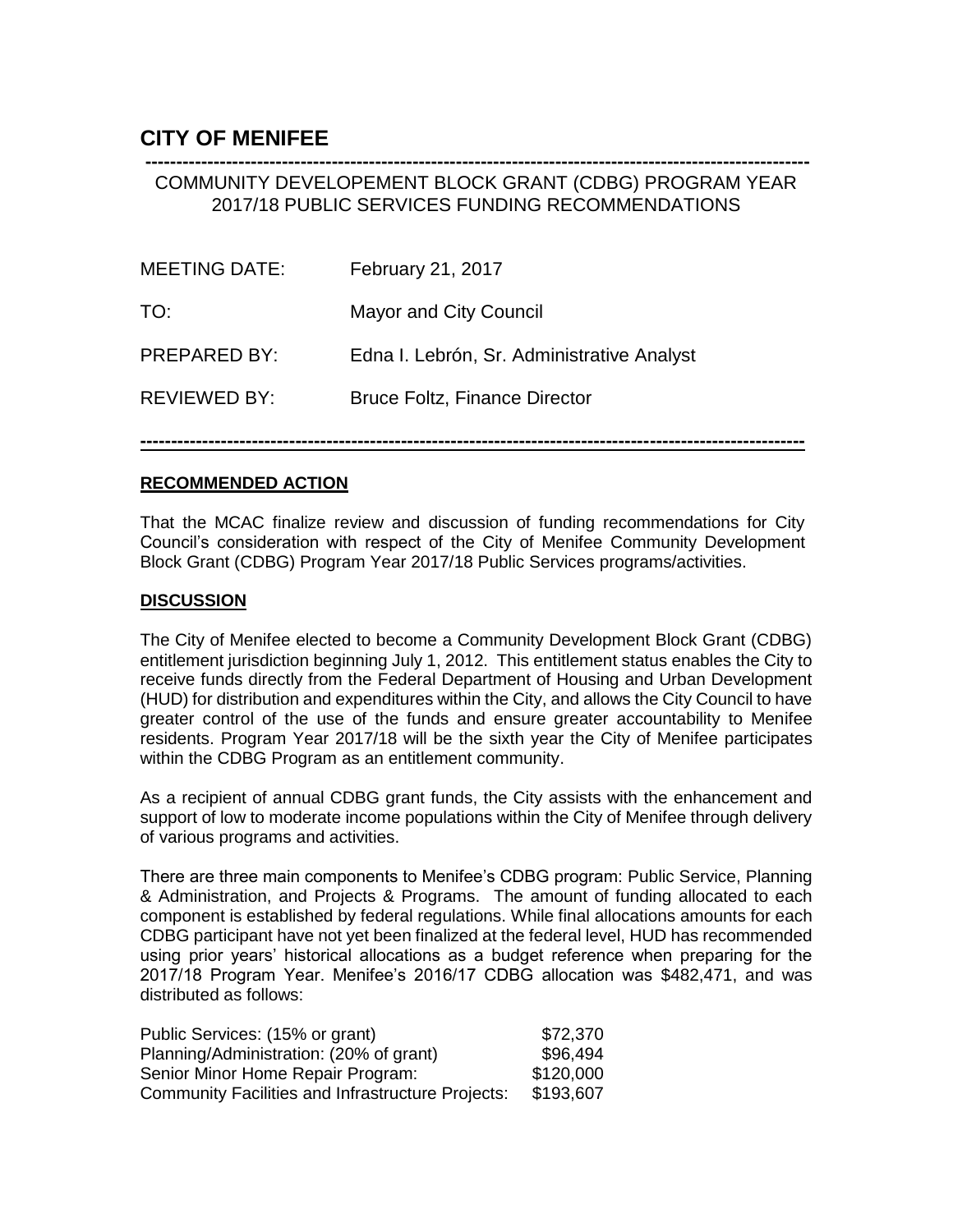## **BACKGROUND**

On November 21, 2016, the City posted and published the availability of the Public Services Application Booklet for 2017/18. On December 21, 2016, a Community Needs Assessment and a mandatory Public Services Application Assistance Workshop was held at City Hall. Interested organization attended the meeting to discuss the City's CDBG program and the process for applying for a Public Services grant, as well as opening the meeting to the public at large to understand the City's CDBG program.

A total of thirteen (13) applications were received on or before the deadline of 12 pm; January 9, 2017. Of these applications, eleven (11) met the HUD established criteria for eligibility.

Additionally, HUD requires that each entitlement jurisdiction provide Fair Housing Services. The services may be funded from the Administration account or the Public Services account. The City has decided it will continue to use its Planning/Administration account for these services to retain a larger pool of funds in the Public Services account.

## **APPLICATION RECOMMENDED FOR FUNDING**

Staff recommends the MCAC review and discuss funding recommendations for City Council's consideration with respect of the City of Menifee Community Development Block Grant (CDBG) Program Year 2017/18 Public Services programs/activities. A scoring guide with important factors for consideration is provided for the MCAC's use in review and discussion of funding recommendations.

There are eleven (11) applicants for MCAC's review/consideration:

- 1. Assistance League of Temecula Valley
- 2. Boys & Girls Club of Menifee Valley
- 3. The Concern, Inc.
- 4. Family Service Association (FSA)
- 5. Habitat for Humanity
- 6. Hospice of the Valleys
- 7. Menifee Valley Community Cupboard
- 8. Path of Life Ministries
- 9. Riverside County Coalition for Alternative to Domestic Violence (ADV)
- 10. SAFE Alternatives for Everyone
- 11. YESplace

The details of the applications are shown in attached submissions and summarized in 2017/18 Menifee CDBG Public Services Applications Matrix attached. The total amount requested by the eleven (11) applicants totals \$215,000. Further, at the direction of HUD staff recommends a minimum grant amount of \$10,000 award to each organization due to the large amount of paperwork and administration involved in the program. Therefore, there is not enough funding available to fund all eleven (11) organizations at the requested amounts. Therefore, MCAC has two (2) options: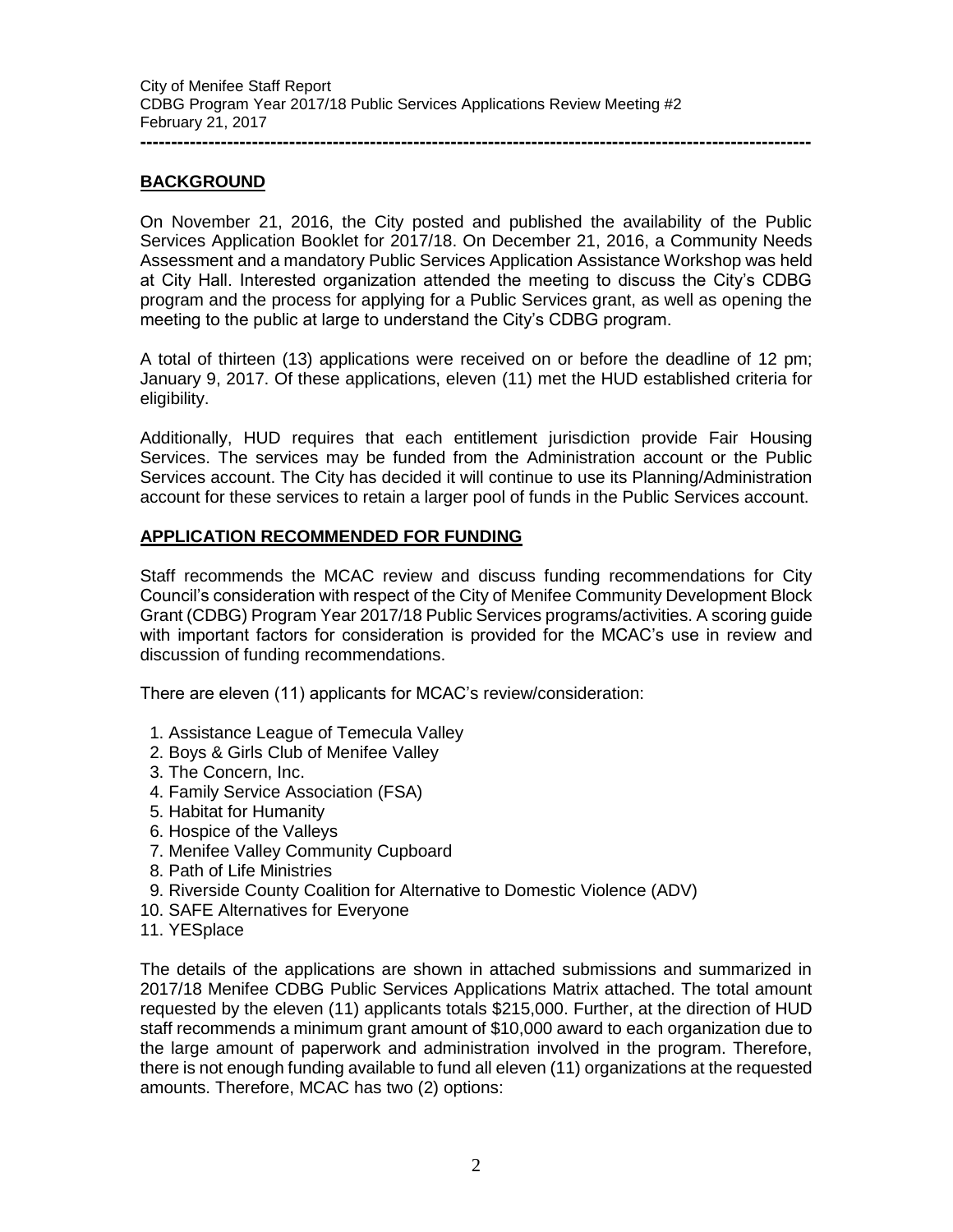- **------------------------------------------------------------------------------------------------------------** 1. Select less than seven (7) programs from applications received to recommend to City Council for funding (at full funding request amounts);
	- 2. Select seven (7) programs from applications received to recommend to City Council for funding (\$10,000 minimum each);

At the first MCAC meeting for the 2017/18, staff recommends the MCAC review the upcoming Program Year cycle, receive staff's summary report/presentation on internal review of submitted applications, scoring guidelines, and preliminary review/discuss funding recommendations for the public services component of the 2017/18 Annual Action Plan. Funding review/recommendations will be finalized at the February 21, 2017 MCAC meeting.

MCAC's recommendations for funding will be included in Menifee's Draft 2017/18 Annual Action Plan, which will be released for a 60-day public review on March 5, 2017. On May 4, 2017, City Council will hold a public hearing on the Draft Annual Action Plan. City Council has the authority to make changes to the Annual Action Plan. The Final Annual Action Plan will be adopted by City Council on May 4, 2017 and submitted subsequently to HUD for approval and funding.

## **FISCAL IMPACT**

None

## **ATTACHMENTS**

City of Menifee: CDBG Public Services Scoring Guide 2017/18 Menifee CDBG Public Services Applications Matrix 2017/18 CDBG Public Services Application Packet (To be provided at Meeting)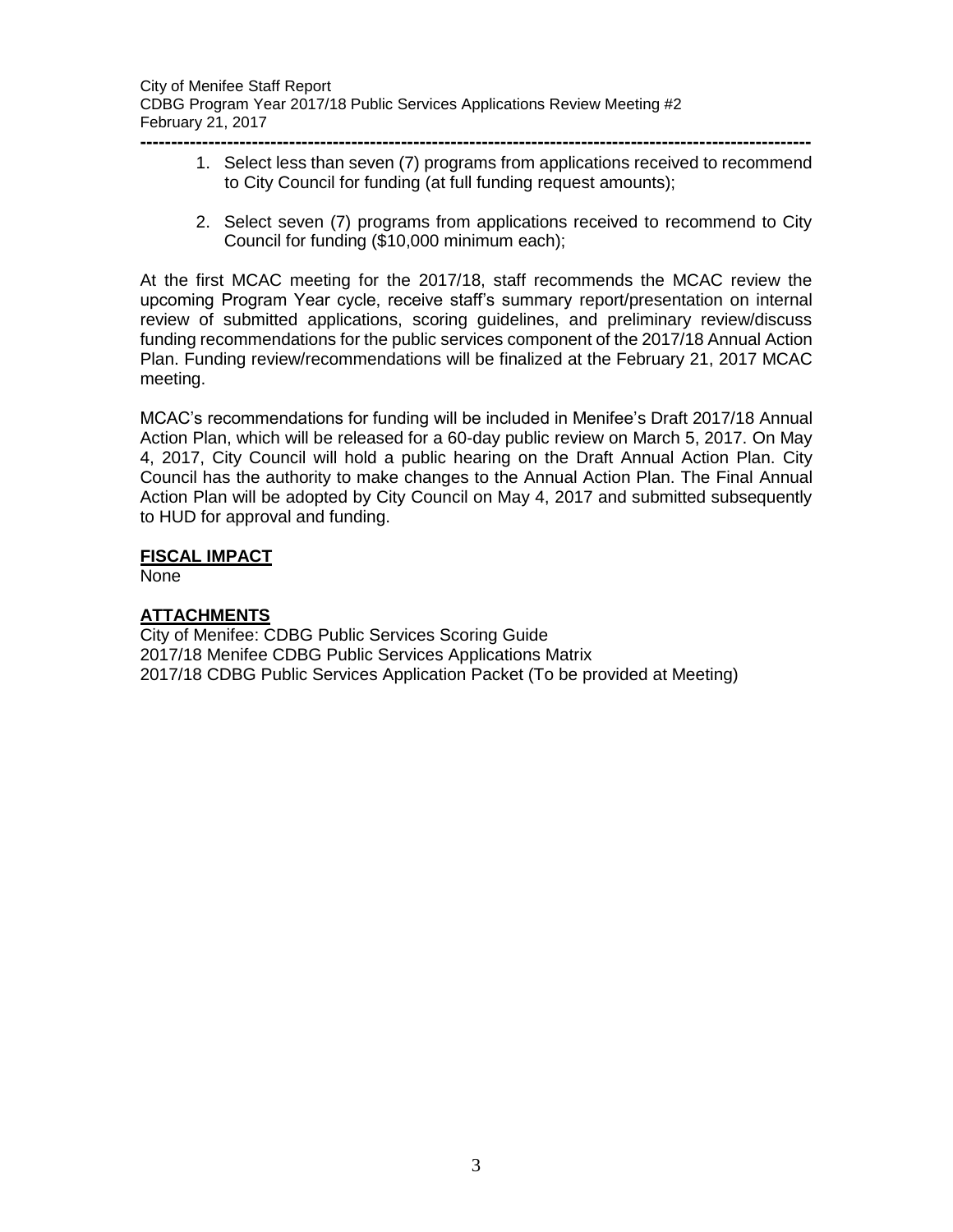## **City of Menifee Community Development Block Grant (CDBG) Program Program Year 2017/2018 Public Services: Scoring Guide**



| <b>Criteria</b>                                       | <b>Description</b>                                                                                                                                                                                                                                                                                                                                                                                                                         | <b>Maximum Points</b> |  |  |
|-------------------------------------------------------|--------------------------------------------------------------------------------------------------------------------------------------------------------------------------------------------------------------------------------------------------------------------------------------------------------------------------------------------------------------------------------------------------------------------------------------------|-----------------------|--|--|
| <b>Need</b>                                           | Level of need for proposed services within<br>Menifee Community. Is there a strong need for<br>this type of program/service in the community?<br>Is there evidence of underserved population for<br>particular service?                                                                                                                                                                                                                    | 10                    |  |  |
| <b>Benefit</b>                                        | Percentage (%) of Low Moderate Income<br>Persons proposed to be served by<br>program/service. Does the program primarily<br>focus on providing service to Low Moderate<br>Income persons (preferably Very Low and Low)<br>aligning with purposes of CDBG Program? AT<br>LEAST 51% of program participants must be<br>Low Moderate Income Persons (LMI) to be<br>eligible.                                                                  | 10                    |  |  |
| <b>Readiness</b>                                      | Is the proposed Program ready for immediate<br>implementation (existing already or ready to<br>begin July 1, 2017)? Are all program<br>policies/processes, program staffing, financial<br>systems, etc. in place to be able to<br>accommodate immediate implementation of<br>programs? All public services programs/services<br>must be completed by June 30, 2018.                                                                        | 10                    |  |  |
| <b>Applicant Capacity/</b><br><b>Past Performance</b> | Does the applicant have familiarity with CDBG<br>and/or other similar grant programs? Does the<br>applicant have familiarity/capacity to collect all<br>required documentation (i.e. income<br>certification), client file, progress report(s),<br>reimbursement request(s)? Does the<br>organization have experience with federal<br>grants? Does the organization demonstrate<br>financial stability to be funded as a<br>reimbursement? | 10                    |  |  |
| <b>Meets City Objectives</b>                          | Does the proposed program/services provided<br>align with the identified City Objectives (see<br>below for needs/objectives) identified by<br><b>Community Needs Assessment/Consolidated</b><br>Plan process.                                                                                                                                                                                                                              | 10                    |  |  |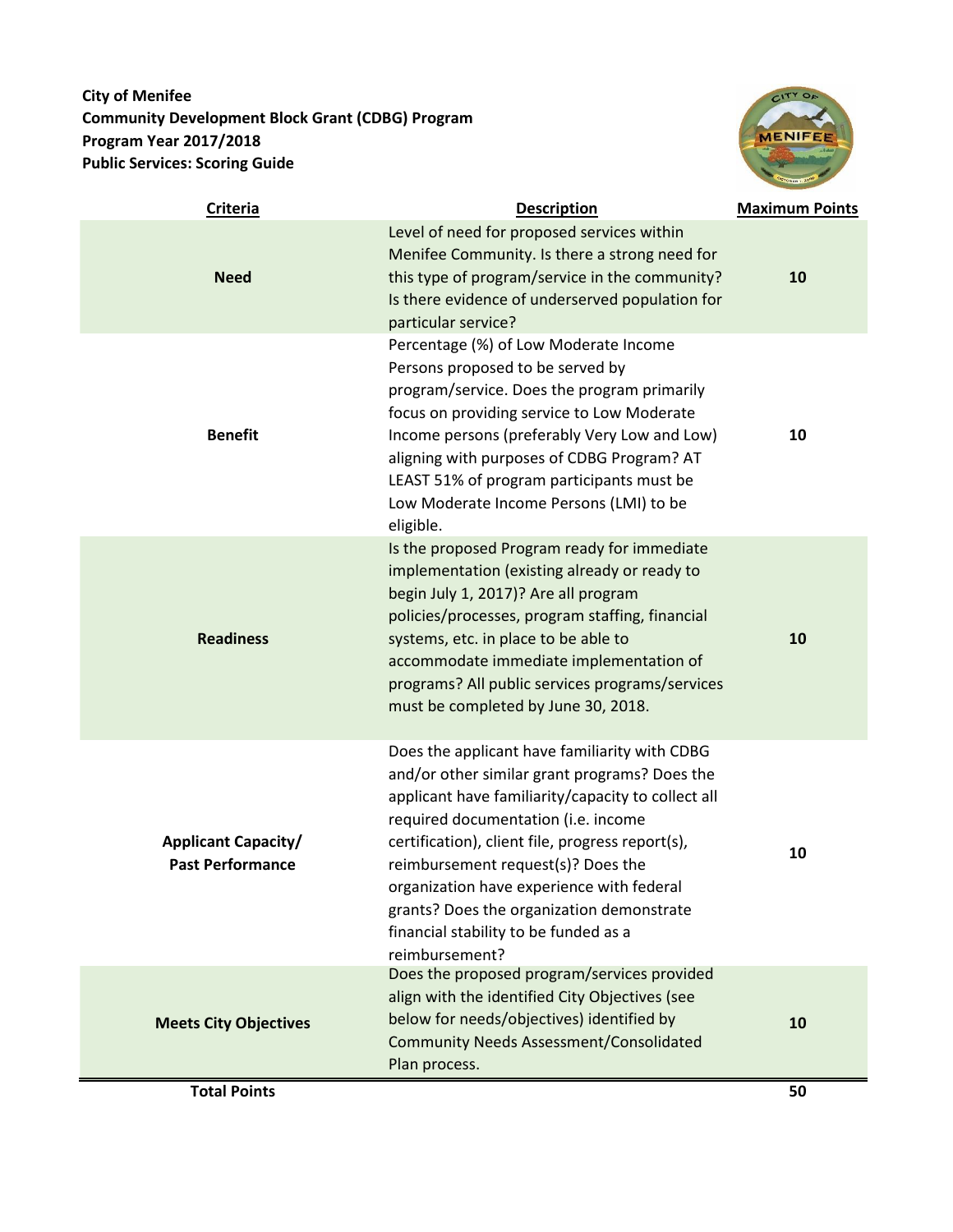**City Objectives: (Public Services Needs Per Community Needs Assessment Survey completed during 2016-17** 

**Crime Awareness and Prevention Code Enforcement Youth Services Transportation Services Senior Citizen Services Services for Abused and Neglected Children**